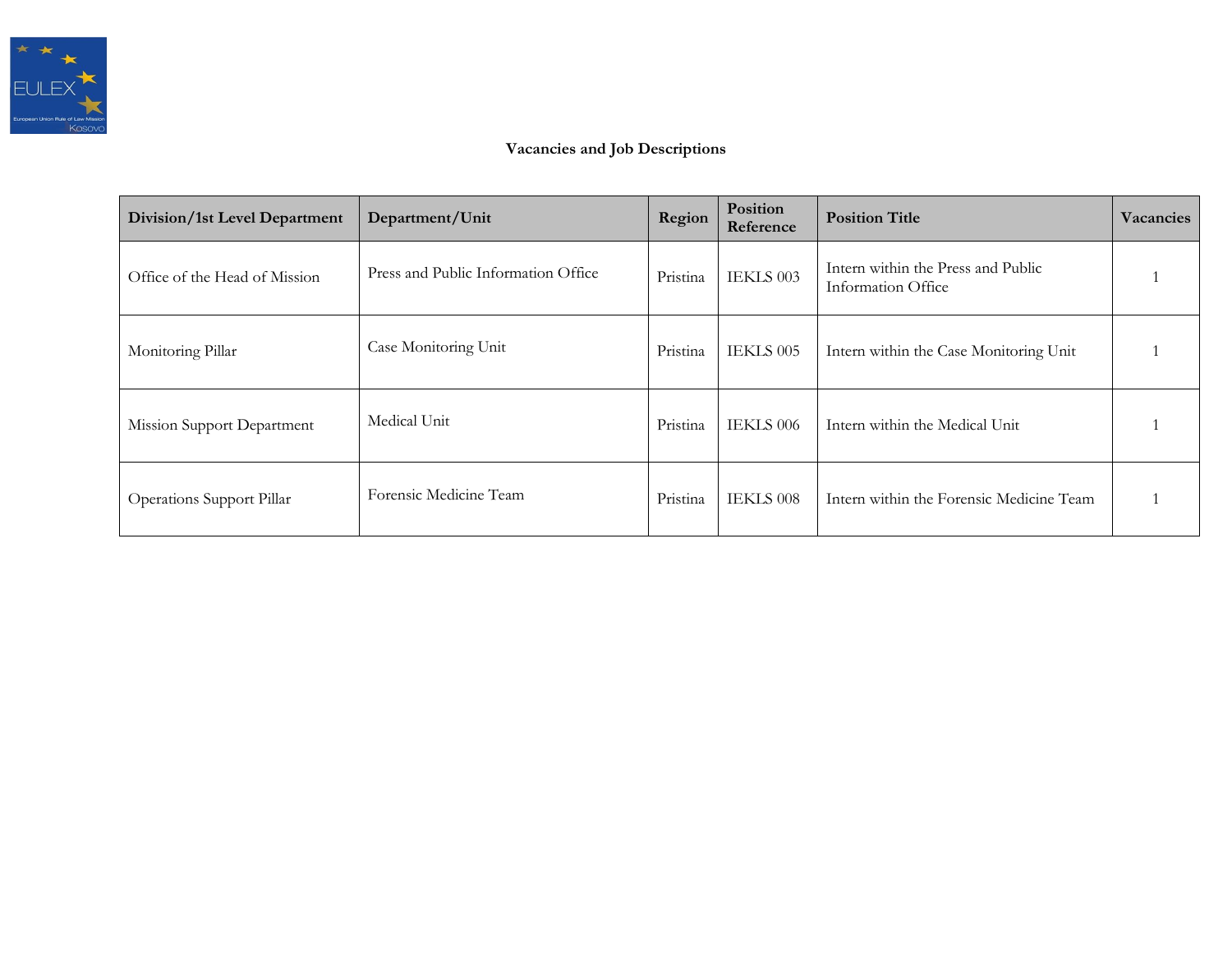

# Title: **Intern within the Press Office Server Access 1986** Ref. no: **IEKLS 003**

### Region: **Pristina**

### **Reporting Line:**

The intern reports to the Head of Press and Public Information Office/Spokesperson.

### **Main Tasks and Responsibilities:**

- To facilitate and assist the Press and Public Information Office in creating and promoting a positive and transparent public image of EULEX KOSOVO through various channels and outreach activities;
- To contribute to the design and execution of outreach activities and public information campaigns for the Mission;
- To disseminate internal information and materials to Mission members;
- To assist in preparation of press conferences and media events;
- To assist in developing and maintaining the EULEX KOSOVO website and social media channels;
- To perform any other related tasks as requested by the Head of the Press and Public Information Office/Spokesperson.

### **Education and experience:**

### **Essential**

- Completion of minimum three years of studies corresponding to a Bachelor's degree in Journalism, Communications, Political Sciences, Law, Social Sciences or in any other relevant field;
- Maximum two (2) years of relevant professional experience, after completion of minimum educational requirements;
- Excellent drafting, interpersonal and communication skills;
- Very good oral and written command of English;
- Excellent oral and written command of Albanian and/or Serbian;
- Be able to work in a sometimes stressful and demanding environment;
- High motivation;
- Proficient in Microsoft Office applications and social media platforms;
- Good knowledge of the functioning of the EU and in particular CSDP Missions;
- Good diplomatic, representation and negotiation skills;
- Ability to establish and maintain effective working relations as a team member in a multicultural environment.

- Enrolment in further studies in the above-mentioned areas, leading towards a Master's or Doctorate, or equivalent;
- Knowledge of graphic design software;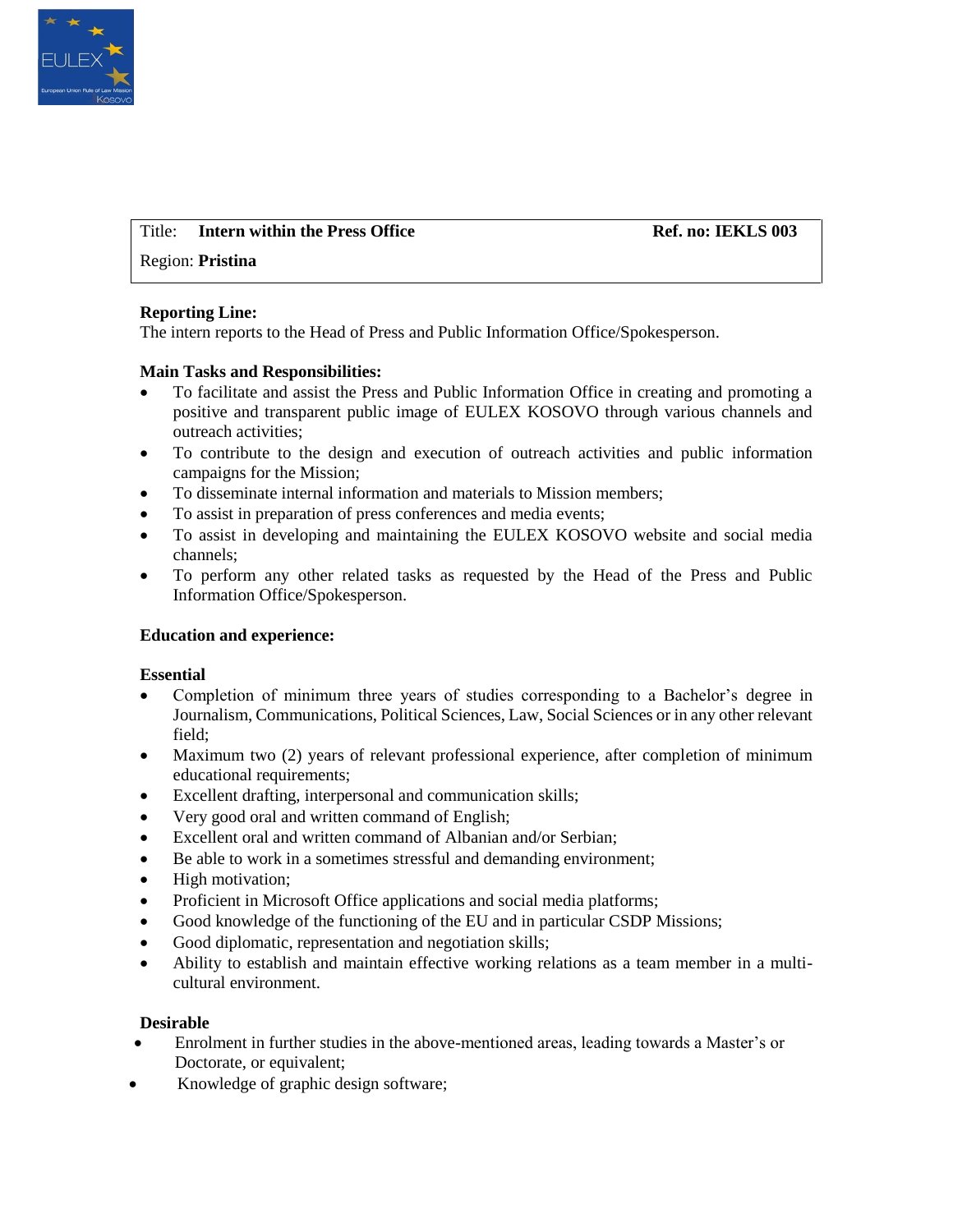

# Title: Intern within the Case Monitoring Unit Ref. no: IEKLS 005

Region: **Pristina**

### **Reporting Line:**

The intern reports to the Head of Case Monitoring Unit (CMU).

The EULEX CMU monitors selected cases and trials in the Kosovo justice system. The unit is focusing on cases which were dealt with by EULEX under its previous mandate and were handed over to the local judiciary, as well as other cases that may affect Kosovo's European path.

The monitoring tasks of the CMU include assessing the functioning of the Kosovo judiciary in terms of procedural law, material law and human rights compliance at the entire chain of the criminal justice system, namely on police, prosecutorial and judicial level.

### **Main Tasks and Responsibilities:**

- To coordinate with Mobile Monitors and Thematic Lead Monitors in order to:
	- participate in the monitoring activities of selected criminal and civil cases;
	- report on monitoring activities and assess the performance of the justice system against domestic law and international human rights standards;
- To assist in the preparation and drafting of weekly reports and other papers;
- To perform research and analysis of legal problems and/or other issues, both at the level of Kosovo national legislation and at the level of the acquis of the European Union;
- To liaise and communicate with external or internal counterparts, as instructed;
- To attend internal meetings, seminars, round tables, workshops or working groups on topics related to the CMU;
- To organise, take minutes of and follow up on possible action points from various meetings;
- To perform any other tasks, as requested by the Head of the CMU.

# **Education and Experience:**

### **Essential**

- Completion of minimum three years of studies corresponding to a Bachelor's degree in Law;
- Maximum two (2) years relevant professional experience, after completion of minimum educational requirements;
- Very good oral and written command of English;
- Excellent oral and written command of Albanian and/or Serbian;
- Proficient in Microsoft Office Applications;
- Ability to work in a sometimes stressful and demanding environment;
- High motivation;
- Strong note-taking skills and ability to produce accurate meeting minutes;
- Excellent drafting skills and ability to structure written material effectively;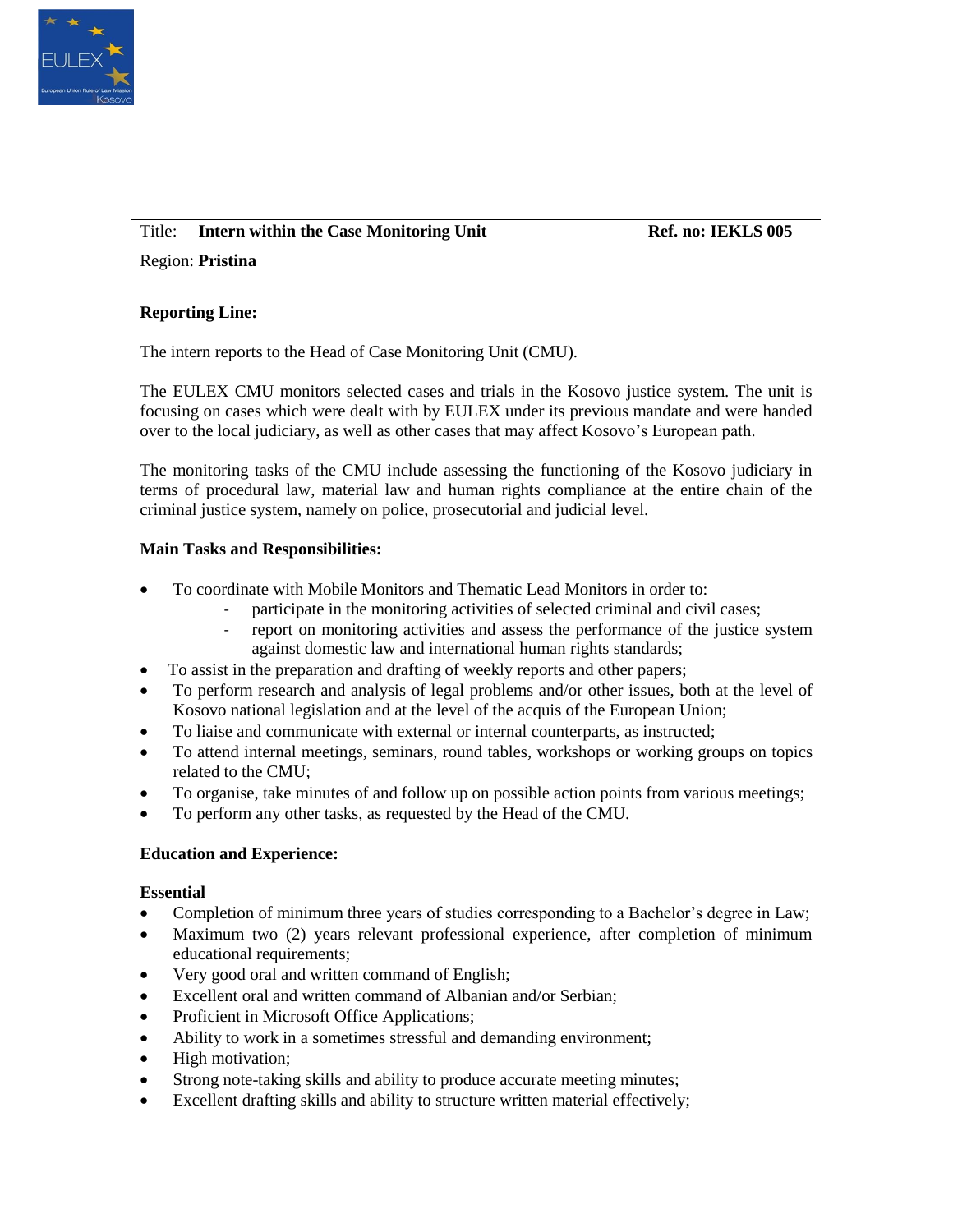

- Good organisation skills and ability to multi-task;
- Ability to establish and maintain effective working relationships within a team in a multicultural environment;
- Knowledge of the justice system in Kosovo.

- Enrolment in further studies in the above, leading towards a master's or doctorate degree, or equivalent;
- Knowledge of the functioning of the EU and in particular CSDP Missions;
- Knowledge of the official languages in Kosovo;
- Knowledge of international and regional human rights instruments and institutional mandates such as the Convention for the Protection of Human Rights and Fundamental Freedoms, EU policies, legislation, guidelines and best practices applicable in the human rights and rule of law sector;
- Experience with international organisations.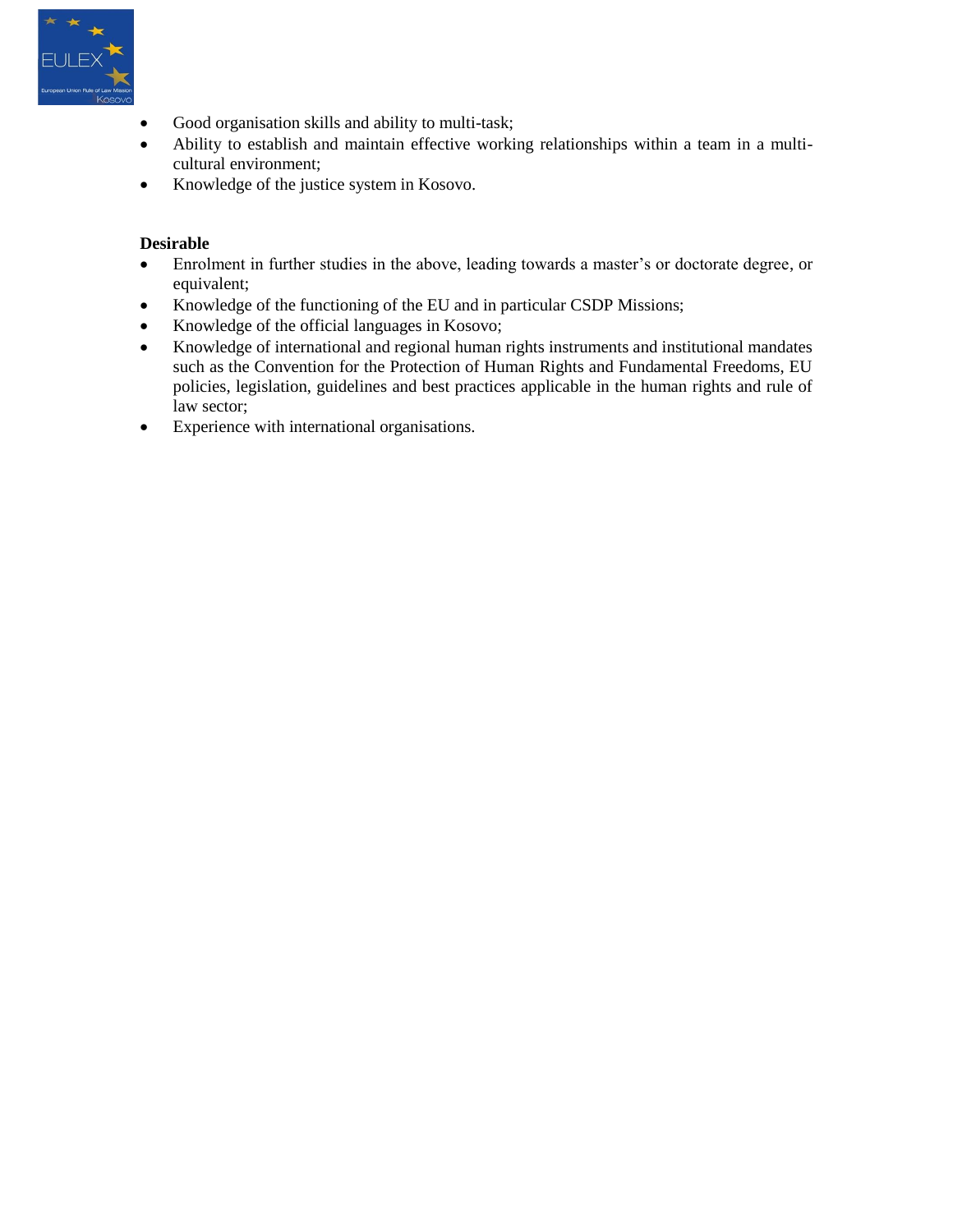

# Title: **Intern within the Medical Unit Community Ref. no: IEKLS 006**

# Region: **Pristina**

### **Reporting Line:**

The intern reports to the Chief of Medical Unit.

### **Main Tasks and Responsibilities:**

- To assist the medical staff in performing the routine work in the out-patient clinic, emergency room and mobile medical services, according to her/his level of education and professional experience;
- To provide medical care under supervision, according to her/his level of competencies;
- To support duties in the reception area, assist in collection of medical data and prepare medical statistic and reports.
- To assist and contribute to the medical training programs delivered by the EULEX medical staff;
- To treat patients fair and equal regardless of ethnical background;
- To understand and respect the patient confidentiality;
- To undertake any other task requested by the Chief of Medial Unit.

### **Education and Experience:**

### **Essential**

- Completion of minimum three years of university studies corresponding to a Bachelor's degree in Medical Sciences, or other relevant degree;
- Maximum of two (2) years of relevant work experience, after completion of educational requirements;
- Very good oral and written command of English;
- Excellent oral and written command of Albanian and/or Serbian;
- Proficient in Microsoft Office Applications;
- Be able to work in a sometimes stressful and demanding environment;
- High motivation;

- Knowledge of emergency medicine and general medicine practice;
- Enrolment in further studies in the above mentioned-areas;
- Previous experience or knowledge in collection and statistic interpretation of medical data;
- Experience in working in a diverse working environment;
- Knowledge of the functioning of the EU and in particular CSDP Missions;